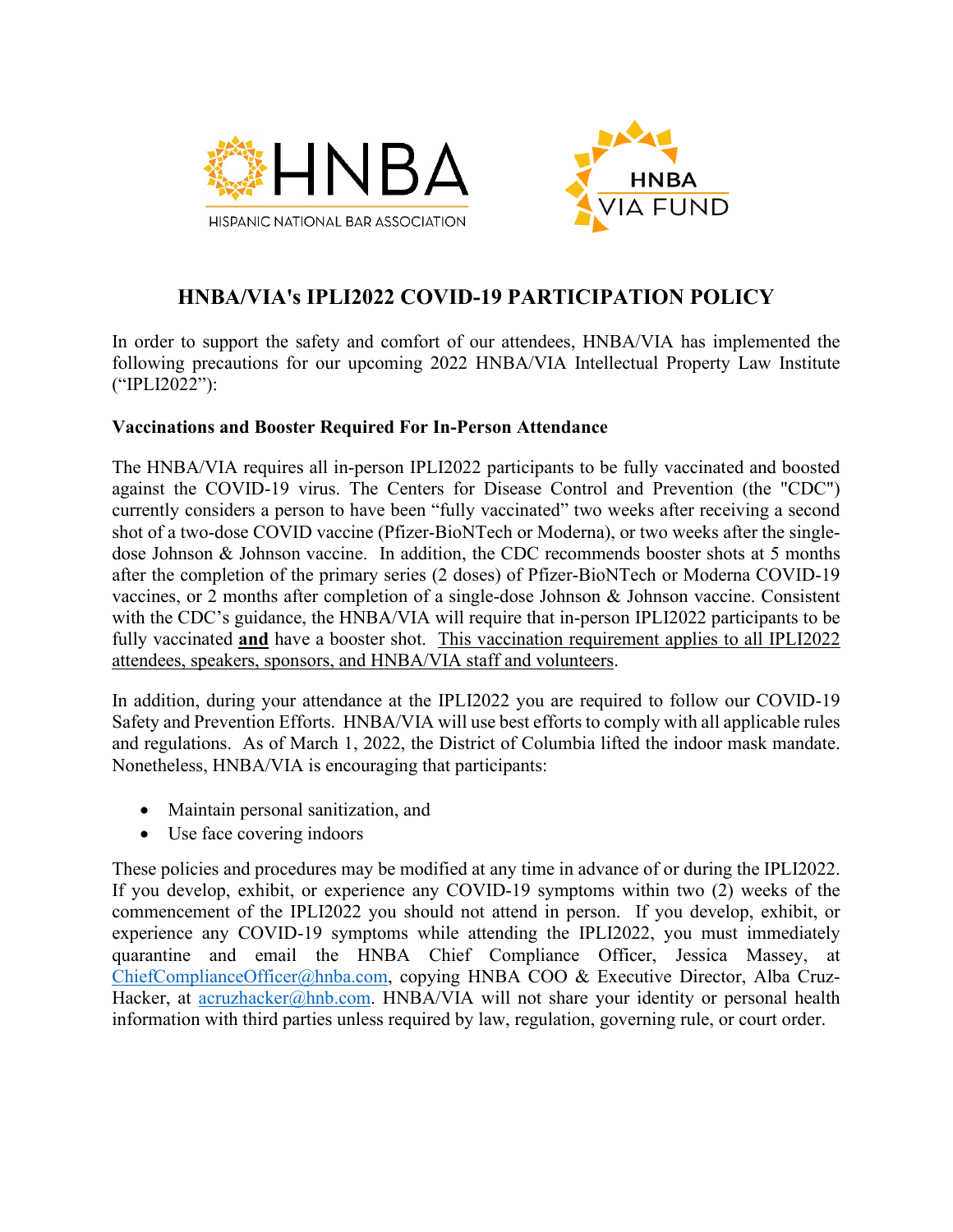## **Compliance with Law**

HNBA/VIA will be using its best efforts to follow relevant federal, state, and local laws and guidelines in hosting the IPLI2022 and will provide updates as needed based on changes in these laws and guidelines.

#### **Questions**

If you have any questions about this policy, please contact HNBA Chief Compliance Officer, Jessica Massey at [ChiefComplianceOfficer@hnba.com](mailto:ChiefComplianceOfficer@hnba.com) with a copy to HNBA COO & Executive Director, Alba Cruz Hacker, at [acruzhacker@hnba.com.](mailto:acruzhacker@hnba.com)